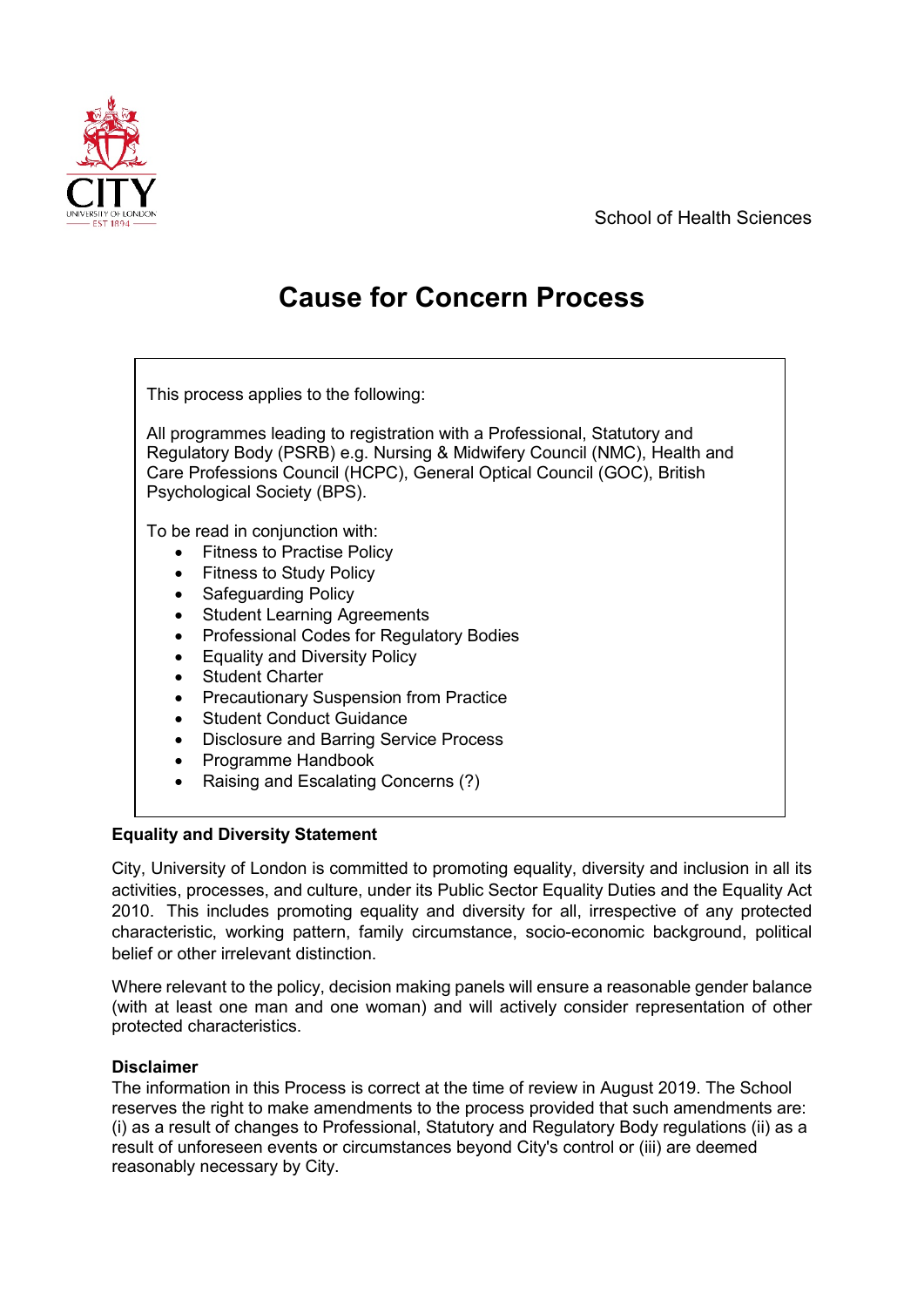### **1. About the Process**

1.1 The purpose of the Cause for Concern Process is to ensure that staff are able to raise any issue of concern at the earliest possible stage, to ensure that a supportive action plan is agreed. This Process should be read in conjunction with the School's Fitness to Practise Policy.

#### **2. Introduction**

- 2.1 The School seeks to create:
	- an open, flexible and transparent culture to resolve issues as they arise;
	- an environment where mental health and other health issues can be openly discussed;
	- a culture of equality and diversity in line with principles outlined by the Equality Act 2010.
- 2.2 When a student's conduct or health becomes a cause for concern it is essential that
	- all parties feel confident and supported to raise issues:
	- students are given the appropriate support and guidance to continue their studies.
- 2.3 This Process ensures that the student is given every opportunity and support to improve their performance whilst managing any areas of concern(s). The School will work with relevant support services within the University to ensure reasonable adjustments if feasible are in place for the student.
- 2.4 Students are required to demonstrate not only academic ability but also personal and professional commitment to their chosen profession at the point of admission to and throughout their training/academic programme.
- 2.5 Any student aspiring to gain entry to their chosen profession is required to adhere to their relevant professional code of conduct.
- 2.6 This code of conduct underpins the competencies for practice throughout the programme.
- 2.7 On occasions, student conduct may become the subject of concerns about their suitability to enter the profession and Fitness to Practise in one or more of areas.

## **3. Cause for Concern Referral**

- 3.1 A Cause for Concern Referral is primarily a restorative measure to support students' development and to protect the public. This is to ensure that students and staff are able to raise any issue of concern at the earliest possible stage in order that a supportive action plan (clarifying what needs to change) can be agreed.
- 3.2 A Cause for Concern should refer to specific incidents and provide detail and evidence so that it is clear to follow.
- 3.3 If the concern(s) remains unresolved this may lead to a referral to a Fitness to Practise Panel for consideration. Documentation considered as part of the Cause for Concern process will form part of the evidence for consideration by the Fitness to Practise Panel.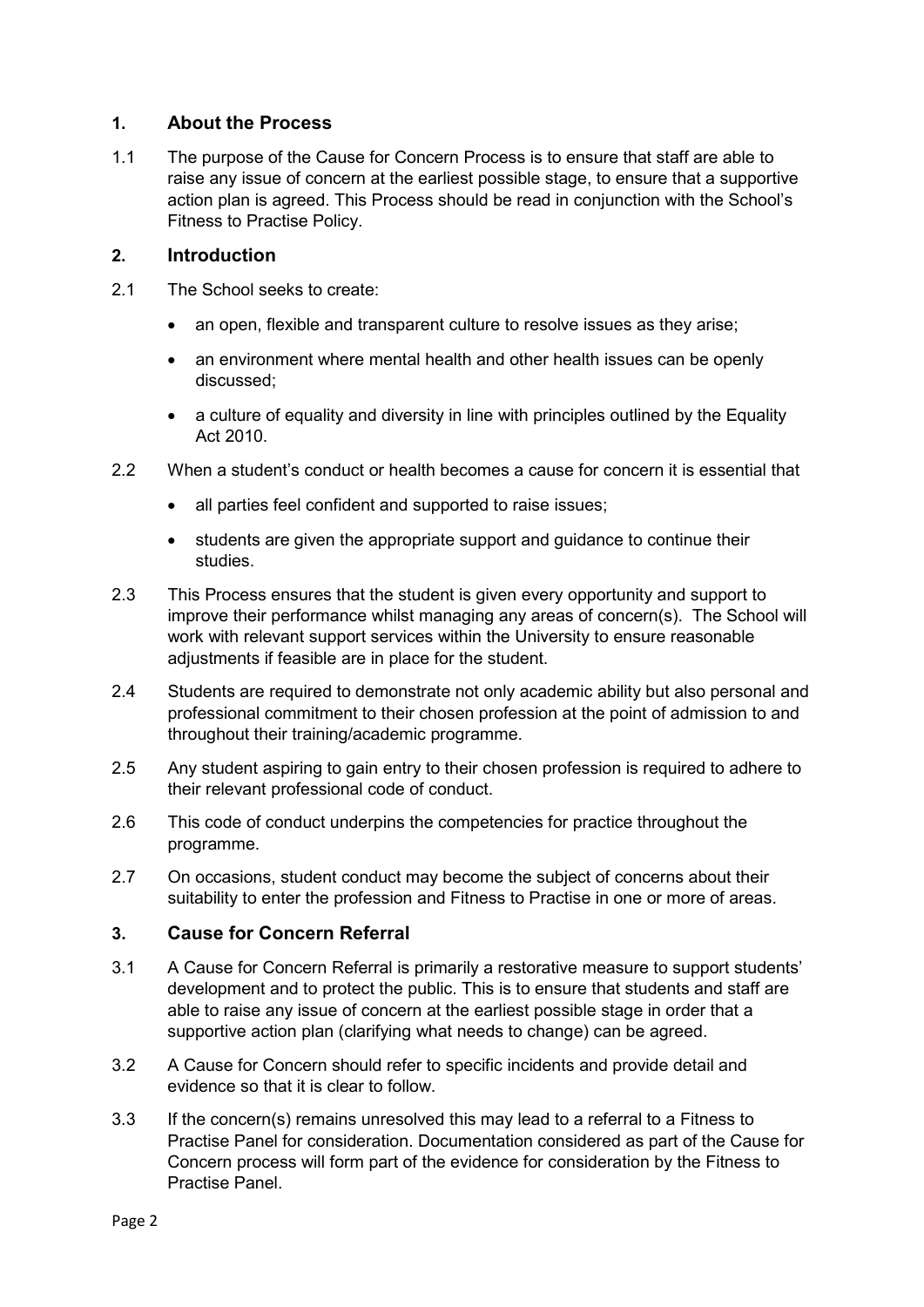#### **4. Grounds for Referral to Cause for Concern**

A student may be referred for the following possible areas:

4.1 Character Concerns and Professional **Misconduct** 

• 4.1.1 Concerns of breach of conduct and character, such as: Competence issues (e.g. unsafe practice, lack of honesty and integrity), lack of professionalism (unprofessional behaviour/professional misconduct  $-$  e.g. breach of confidentiality, sexual, racial or other forms of harassment, bullying, poor timekeeping, dress, inappropriate behaviour, such as rudeness, aggression; not following instruction when appropriate, etc.).

## 4.2 Health and Wellbeing Concerns

• 4.2.1 A student must demonstrate that they are of good health, which means that they are capable of safe and effective practice either with or without reasonable adjustments. This does not mean the absence of a health condition or disability. Health concerns must be dealt with and reviewed in accordance with Occupational Health guidance. Reasonable adjustments to allow students to undertake the programme should be considered at the point of admission and then during the course, as appropriate. There are certain competencies as part of the programme that must be met in order to successfully complete the programme, which may impede on instigating reasonable adjustments.

•4.2.2 Interruption of Study - A student may take a negotiated break from their programme of study in line with the Interruption of Study Policy. If that student breaches PSRB requirements on good health or there are multiple interruptions of study, a referral to the fitness to practise process may be triggered following advice from the Dean or nominee.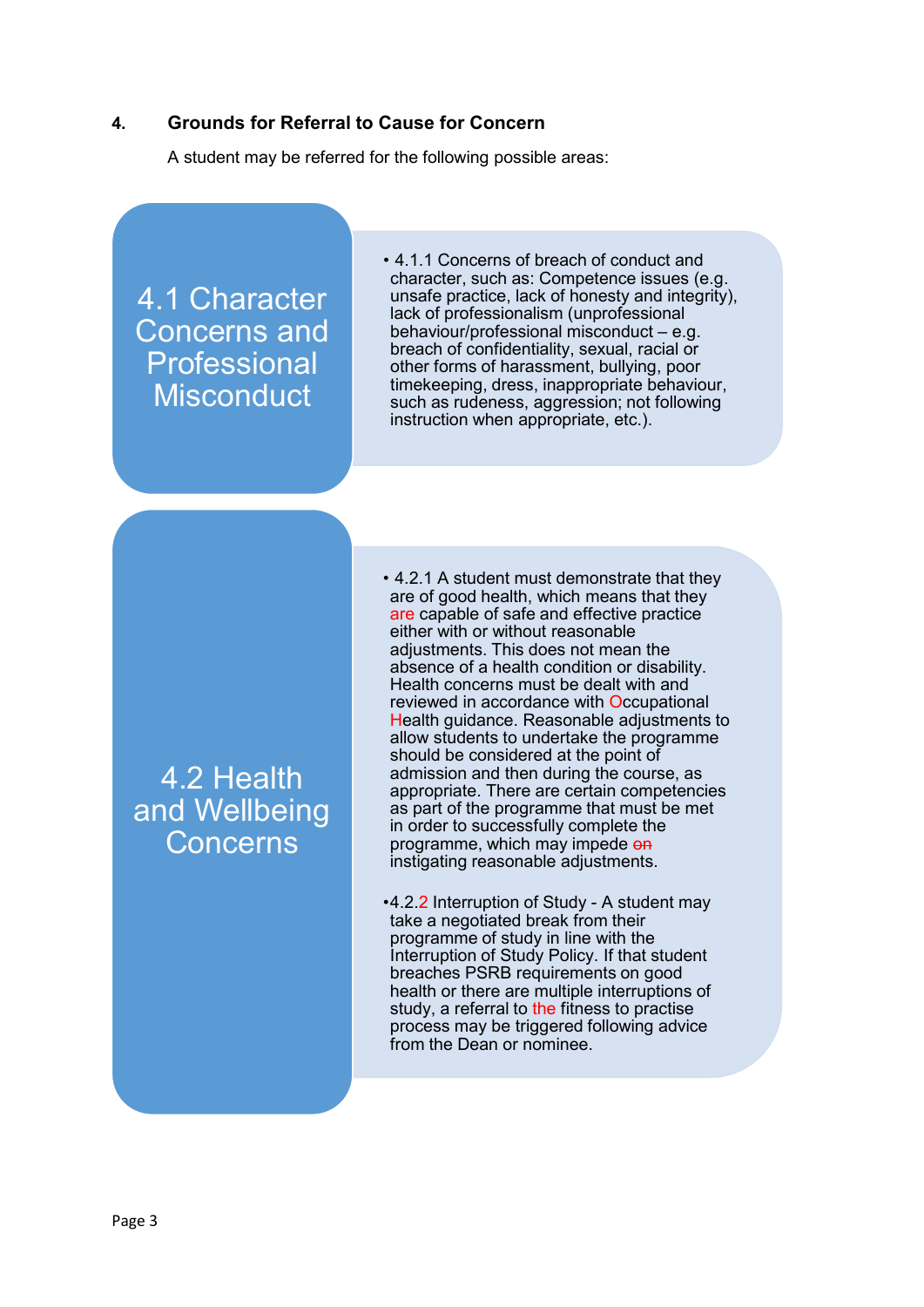- 4.3 There may be other referrals via different processes in the School:
	- 4.3.1 Disclosure and Barring Service (DBS) Process;
	- 4.3.2 Academic Misconduct Process

#### **5. Immediate Referral**

5.1 There may be occasions when a student's conduct is deemed sufficiently serious or an individual's safety or safety of others is compromised such that it may be necessary for immediate referral to a Fitness to Practise Panel.

#### **6. Precautionary suspension from practice**

6.1 If an allegation is considered serious the Programme Director or Practice Staff may arrange a precautionary suspension from practice even at an informal stage to protect the student and/or members of the public.

#### **7. Confidentiality**

7.1 A breach of data confidentiality may be deemed necessary by a Senior Manager to protect the public.

#### **8. Informal resolution**

8.1 Where an issue or concern is identified by either an academic or practice-based member of staff, and in their sole judgement it is safe and appropriate to do so, an attempt should be made to address the issue or concern with the student in order to prevent the issue escalating and becoming a Cause for Concern. This intervention should happen at the earliest opportunity and no later than 10 working days after the issue or event has taken place.

## **9. Referral to Cause for Concern Process**

- 9.1 If the staff member or practice staff deem the student's conduct to warrant formal intervention, they should raise the issue with the Programme Director (PD) using a Cause for Concern Form giving clear evidence regarding the nature of the issue. If the issue is raised by a member of the public or fellow student, a member of staff will normally act as the liaison to complete the form.
- 9.2 This should be done immediately after the issue or event takes place, within 10 working days. The student must be informed in writing that a concern has been raised and advised to gain support from their Personal Tutor and the Students' [Union](https://www.culsu.co.uk/advice/)  [Advice](https://www.culsu.co.uk/advice/) (Advice Service).

#### **10. Cause for Concern Initial Investigatory Meeting**

- 10.1 An Initial Investigatory Meeting should normally be held between members of academic/practice staff with immediate knowledge of the concern, the student and the Programme Director (PD) or their nominee within 10 working days, following receipt of the Cause for Concern form. Students are to be encouraged to contact the Students' Union to arrange representation.
- 10.2 This meeting will identify the nature of the cause for concern, consider the student's response in relation to the early resolution of the issue and set out an action plan.

## **11. Supportive Action Planning**

11.1 Action Plans should include the following aspects: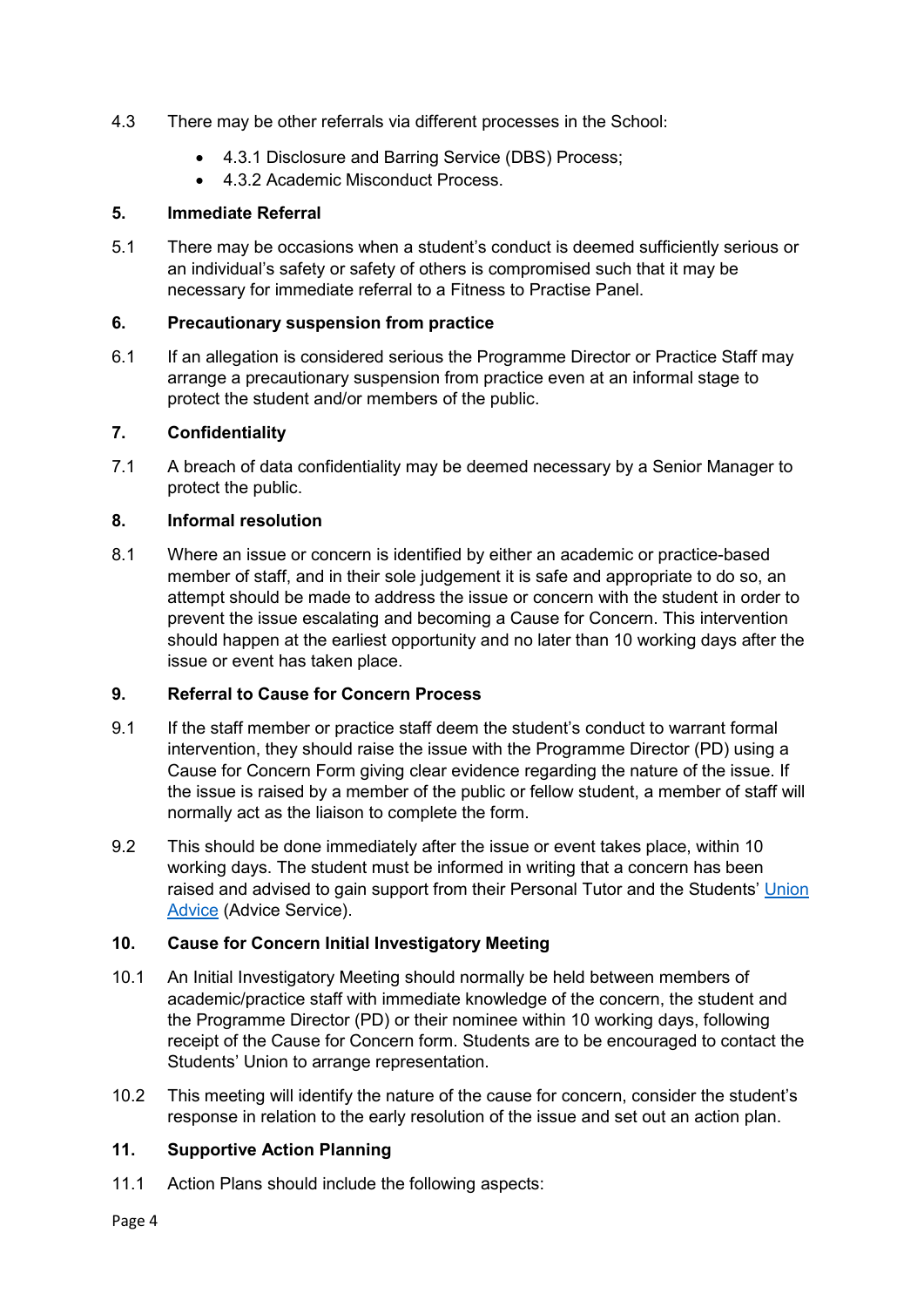- Identify Concerns;
- Agree Action/targets;
- Explicitly state how the issues are to be resolved with specific success criteria;
- Agree on a support plan;
- A date for review (if necessary);
- Signed by the student;
- Signed by the Programme Director;
- Identified support with Personal Issues (e.g. Student Health Service; Occupational Health; Disability Support; Support for Care Leavers) [https://www.city.ac.uk/lead/learning-teaching-support/personal](https://www.city.ac.uk/lead/learning-teaching-support/personal-tutoring/where-to-get-support)[tutoring/where-to-get-support;](https://www.city.ac.uk/lead/learning-teaching-support/personal-tutoring/where-to-get-support)
- Identified support with Academic Issues and Personal Development (e.g. Learning Support; Careers Service and Library) [https://www.city.ac.uk/lead/learning-teaching-support/personal](https://www.city.ac.uk/lead/learning-teaching-support/personal-tutoring/where-to-get-support)[tutoring/where-to-get-support.](https://www.city.ac.uk/lead/learning-teaching-support/personal-tutoring/where-to-get-support)
- 11.2 Mechanisms to consider early resolution should include the possibility of referral to Occupational Health Service (where appropriate), and/or Services for Students in City. The timeframe for the action plan must be identified within it, agreed by all parties and be commensurate with the nature of the concern. A copy must be given to the student and a copy kept on the student's file.
- 11.3 If the student disputes the cause for concern allegation, the Programme Director and relevant Associate Dean for Programmes will evaluate the evidence and decide on the appropriate course of action.

#### **12. Cause for Concern Initial Investigatory Meeting Outcomes**

12.1 There are three possible outcomes:

12.1.1 To continue with the Cause for Concern process for this student and develop an action plan.

12.1.2 To find the Cause for Concern unsubstantiated.

12.1.3 To undertake a further investigation into the allegation.

- 12.2 There may be a maximum of two progress review meetings to monitor progress. At each meeting, the student should meet with the member of academic/practice staff with immediate knowledge of the concern and the Programme Director or their nominee.
- 12.3 At the first progress review meeting, progress with the initial investigatory meeting action plan should be reviewed with the following possible outcomes:

12.3.1 Where a student satisfies the action plan: the decision is made that the issue/concern has been resolved and that the Cause for Concern process should be terminated.

12.3.2 Where a student only partially satisfies or does not satisfy the action plan and the programme specific procedures: the decision is made to issue the student with a warning that continuing failure to satisfy the action plan